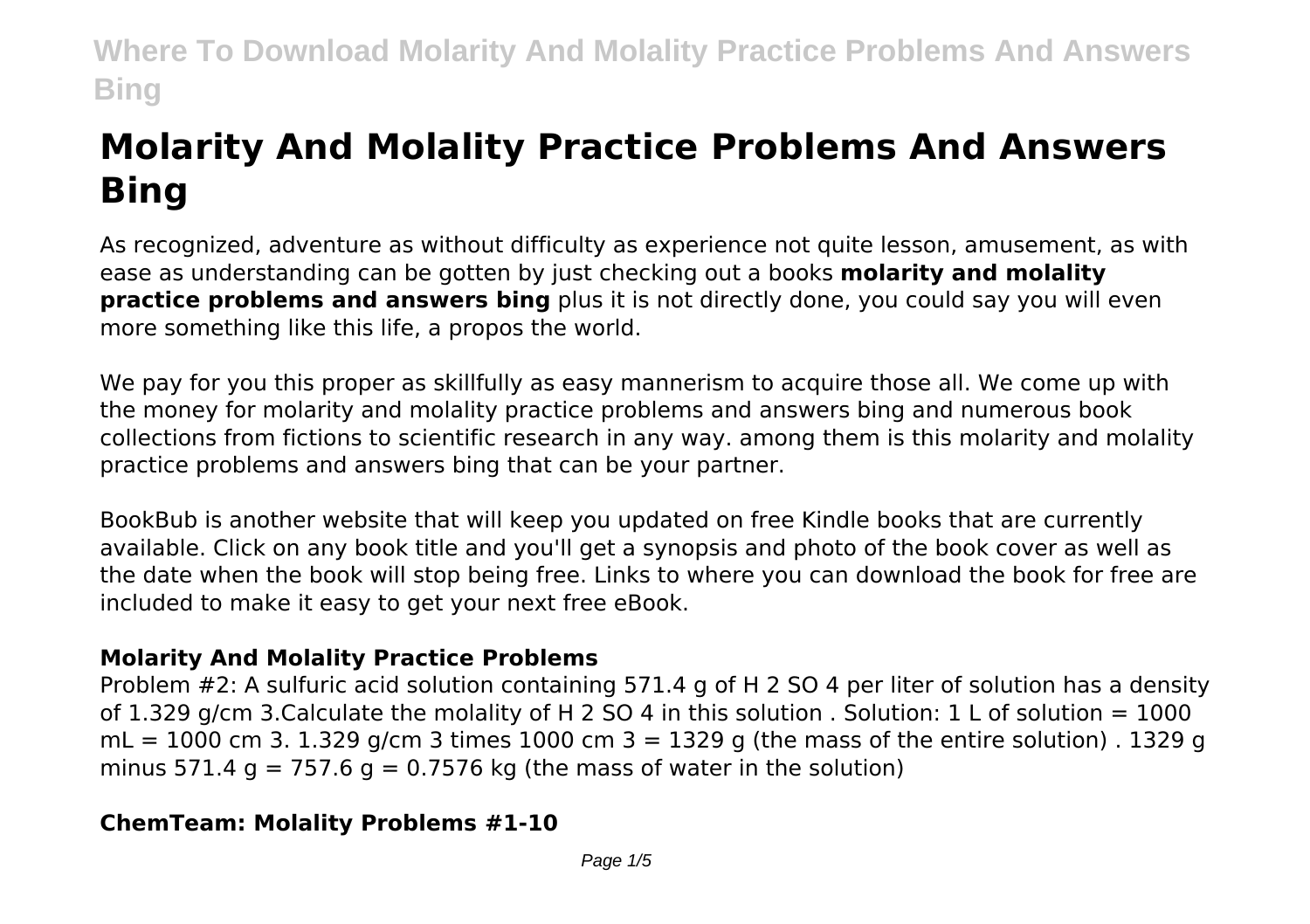Note: For aqueous solutions of covalent compounds—such as sugar—the molality and molarity of a chemical solution are comparable. In this situation, the molarity of a 4 g sugar cube in 350 ml of water would be 0.033 M.

#### **Molality Example Problem - Worked Chemistry Problems**

Molarity = moles of solute/liters of solution =  $8/4$  = 2. 2. A First convert 250 ml to liters, 250/1000  $= 0.25$  then calculate molarity  $= 5$  moles/ 0.25 liters  $= 20$  M, 3. C A solution with molarity 2 requires 2 M of N A OH per liter. So,  $4 \times 2 = 8$  M, 4, A A solution of molarity 1.5 M, requires 1.5 mol of Na to every litre of solvent.

#### **Molarity Practice Problems and Tutorial - Increase your Score**

Example: 190 g of CuSO4 are placed in 3500 g of water. Determine the molality. Solute: 190 g CuSO4 1mole = 1.2 mole CuSO4 159.9 g Solvent: 3500 g = 3.5 kg water Molality = 1.2 moles = 0.30m 3.5 kg Decide if the problem is molarity or molality so you know which formula to use 8.

#### **Molarity and Molality Practice Problems | Molar ...**

Practice: Molarity calculations. This is the currently selected item. Practice: Solutions and mixtures. Practice: Representations of solutions. Practice: Separation of solutions and mixtures chromatography.

#### **Molarity calculations (practice) | Khan Academy**

Calculate molarity and molality of the sulphuric acid solution of density 1.198 g cm-3 containing 27 % by mass of sulphuric acid. Given: density of the solution  $= 1.198$  g cm-3, % mass of sulphuric acid  $= 27\%$ , To Find: Molarity  $=$ ? and molality  $=$ ? Solution: Consider 100 g of solution. Mass of H 2 SO  $4 = 27$  g and mass of H  $2$  O = 100 - 27 g = 73 ...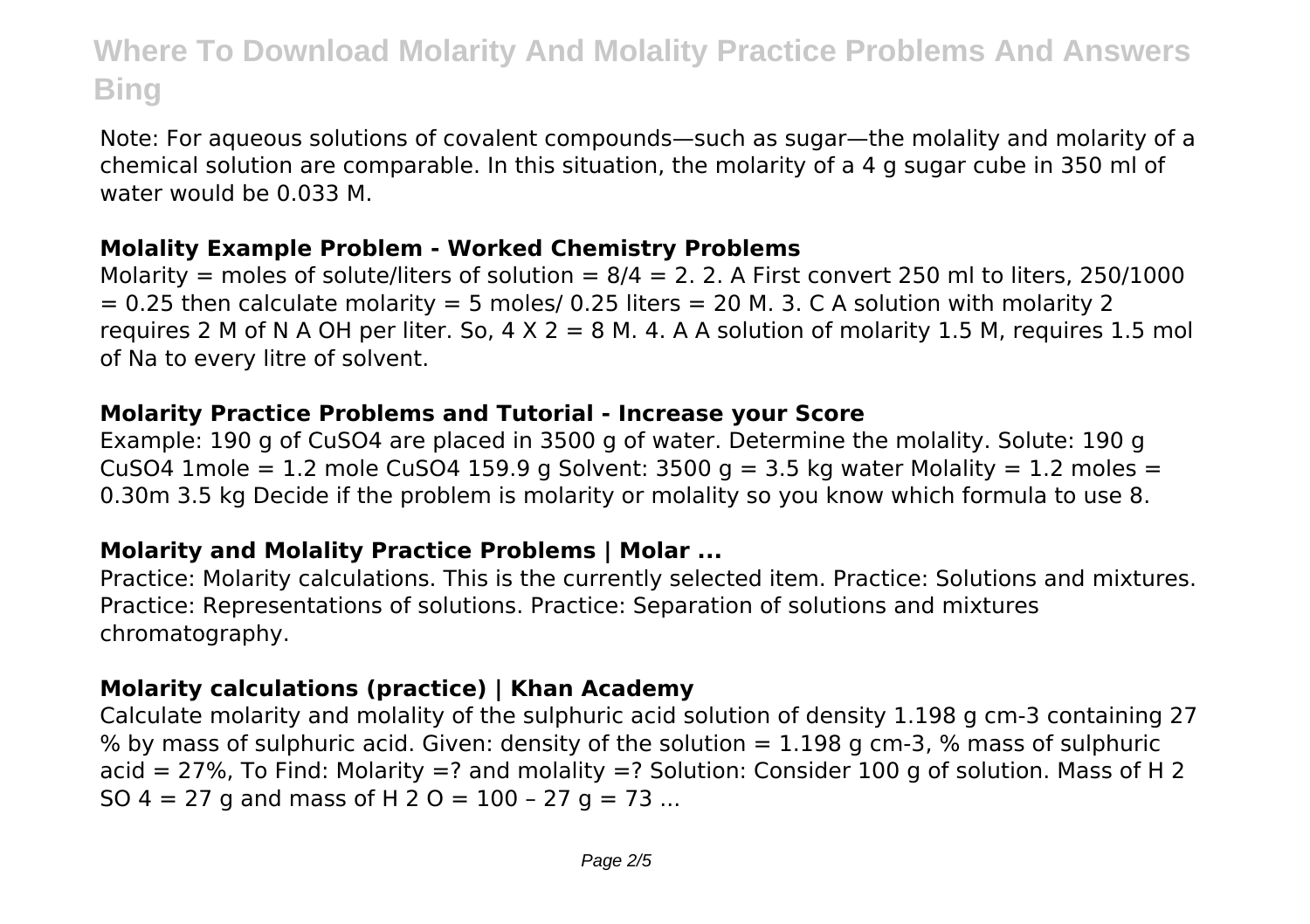### **Molality, Molarity, Mole fraction: Numerical problems**

Molarity Problems. Molarity Problems - Displaying top 8 worksheets found for this concept.. Some of the worksheets for this concept are Molarity practice problems, Molarity problems work, Work molarity name, Molarity molarity, Molality work 13, Molarity molality osmolality osmolarity work and key, Molarity work w 331, Concentration work w 328.

#### **Molarity Problems Worksheets - Kiddy Math**

Molarity Practice Problems 1) How many grams of potassium carbonate are needed to make 200 mL of a 2.5 M solution? 2) How many liters of 4 M solution can be made using 100 grams of lithium bromide? 3) What is the concentration of an aqueous solution with a volume of 450 mL that contains 200 grams of iron (II) chloride?

#### **Molarity Practice Problems - nclark.net**

File Type PDF Molarity And Molality Practice Problems With Answers Molarity And Molality Practice Problems With Answers If you ally habit such a referred molarity and molality practice problems with answers ebook that will find the money for you worth, get the completely best seller from us currently from several preferred authors.

#### **Molarity And Molality Practice Problems With Answers**

Problem #2: What is the molarity of 245.0 g of H 2 SO 4 dissolved in 1.000 L of solution? Solution: MV = grams / molar mass (x) (1.000 L) = 245.0 g / 98.0768 g mol<sup>-</sup> 1 x = 2.49804235 M to four sig figs, 2.498 M If the volume had been specified as 1.00 L (as it often is in problems like this), the answer would have been 2.50 M, NOT 2.5 M.

#### **ChemTeam: Molarity Problems #1 - 10**

Molarity. Molarity and molality are often confused with each other. But they are completely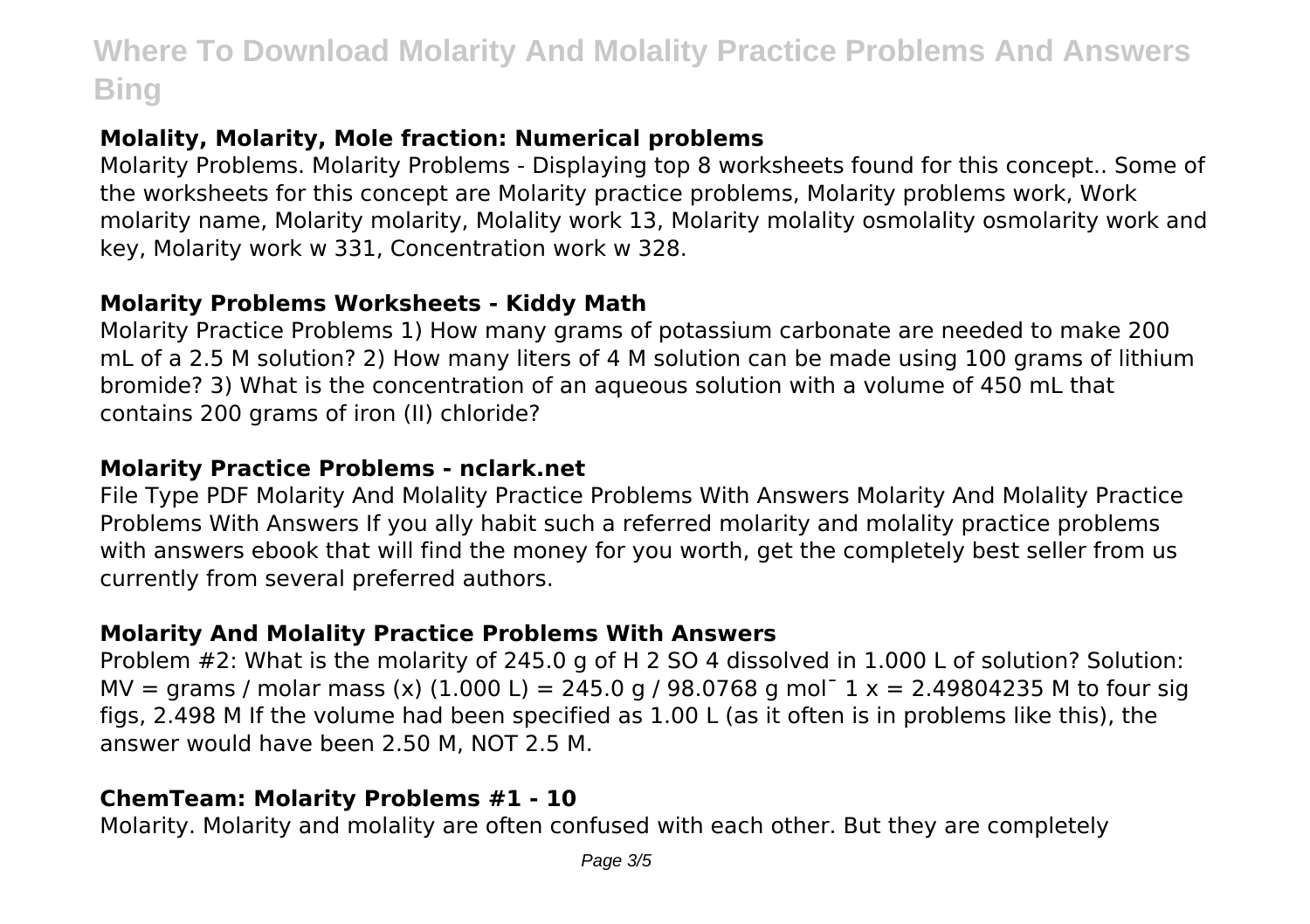different quantities. The former is a volumetric measure while the latter is a mass measure. Molarity is the ratio of moles of the solute to the volume of the solution. ... Practice Problems. Problem 1: A NaCl solution is made by mixing 100 g of the salt ...

#### **Molality: Definition, Formula, Unit, Examples ~ ChemistryGod**

Molarity (M) is defined as the number of moles of solute per liter of solution. molarity  $=$  moles of solute/liters of solution Molality (m) is defined as the number of moles of solute per kilogram of solvent.molality = moles of solute/kilograms of solvent Although their spellings are similar, molarity and molality cannot be interchanged.

#### **Review of Molarity, Molality, and Normality**

Explanation: . Molarity, molality, and normality are all units of concentration in chemistry. Molarity is defined as the number of moles of solute per liter of solution.Molality is defined as the number of moles of solute per kilogram of solvent.Normality is defined as the number of equivalents per liter of solution.Molality, as compared to molarity, is also more convenient to use in ...

#### **Molarity, Molality, Normality - College Chemistry**

Practice Problems: Solutions (Answer Key) What mass of solute is needed to prepare each of the following solutions? a. 1.00 L of 0.125 M K 2 SO 4 21.8 g K 2 SO 4 b. 375 mL of 0.015 M NaF 0.24 g NaF c. 500 mL of 0.350 M C 6 H 12 O 6 31.5 g C 6 H 12 O 6; Calculate the molarity of each of the following solutions:

#### **Practice Problems: Solutions**

Confused about molarity? Don't be! Here, we'll do practice problems with molarity, calculating the moles and liters to find the molar concentration. We'll al...